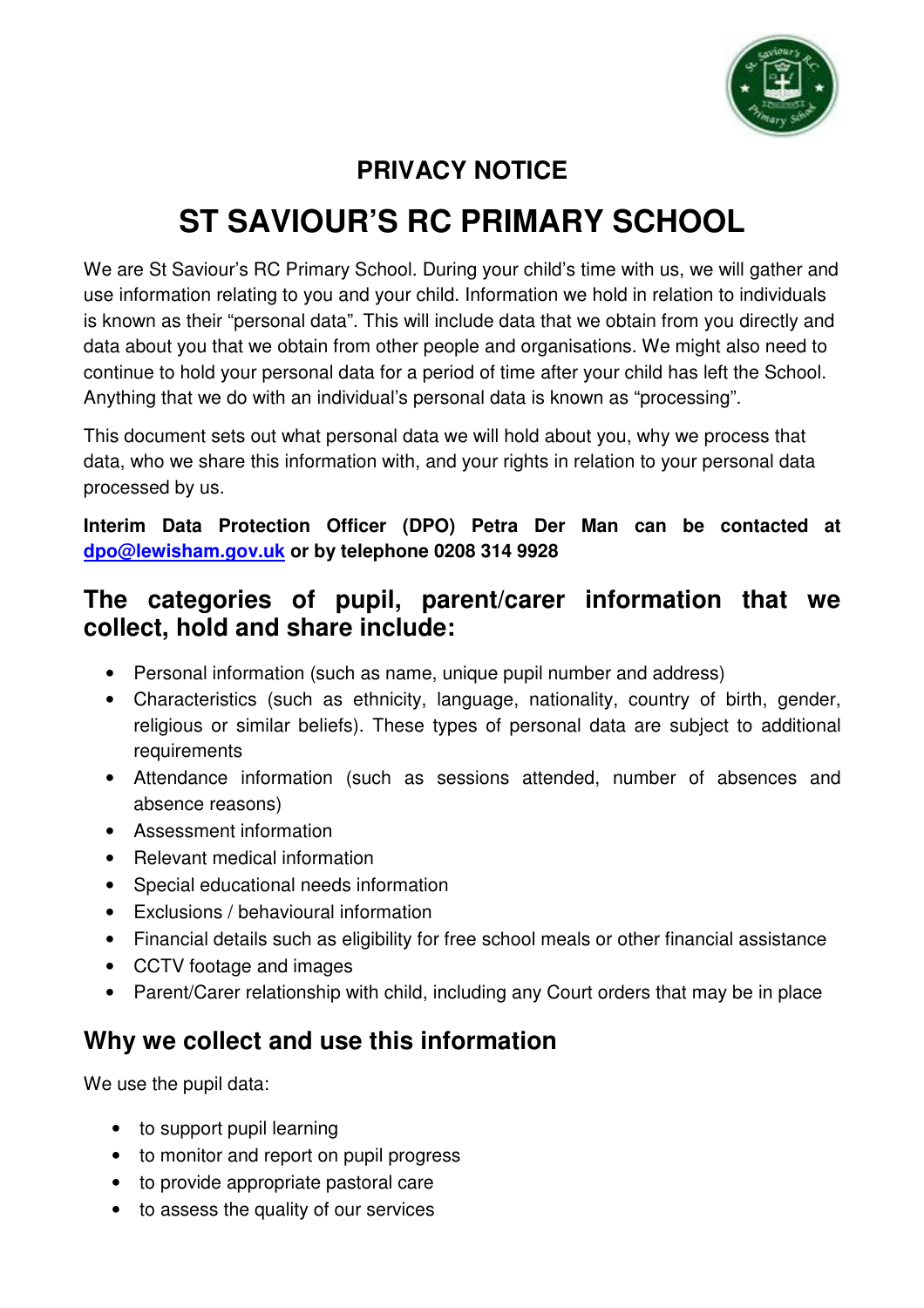- to comply with the law regarding data sharing
- to raise or address any concerns about safeguarding
- to obtain relevant funding for the school
- to provide or obtain additional services including advice and/or support for your family

#### **The lawful basis on which we use this information**

We collect and use pupil information under Article 6, (1) e) of the GDPR where processing is necessary for the performance of a task carried out in the public interest or in the exercise of official authority vested in the controller and Article 9 (2) b) of the GDPR where special categories of data can be processed for the purposes of carrying out the obligations and exercising specific rights of the data controller.

Where the law otherwise allows us to process the personal data as part of our functions as a School, or we are carrying out a task in the public interest, including:

- to confirm your identity
- to communicate matters relating to the School to you
- to safeguard you, our pupils and other individuals
- to enable payments to be made by you to the School
- to ensure the safety of individuals on the School site
- to aid in the prevention and detection of crime on the School site
- to help you access services such as Free School meals and SEN support

#### **Where we otherwise have your consent:**

Whilst the majority of processing of personal data we hold will not require your consent, we will inform you if your consent is required and seek that consent before any processing takes place.

There may also be circumstances where we need to use your information in relation to legal claims, or to protect your vital interests or those of your child, and where it is not possible to seek your consent.

#### **Failure to provide this information**

If you fail to provide information to us we may be prevented from complying with our legal obligations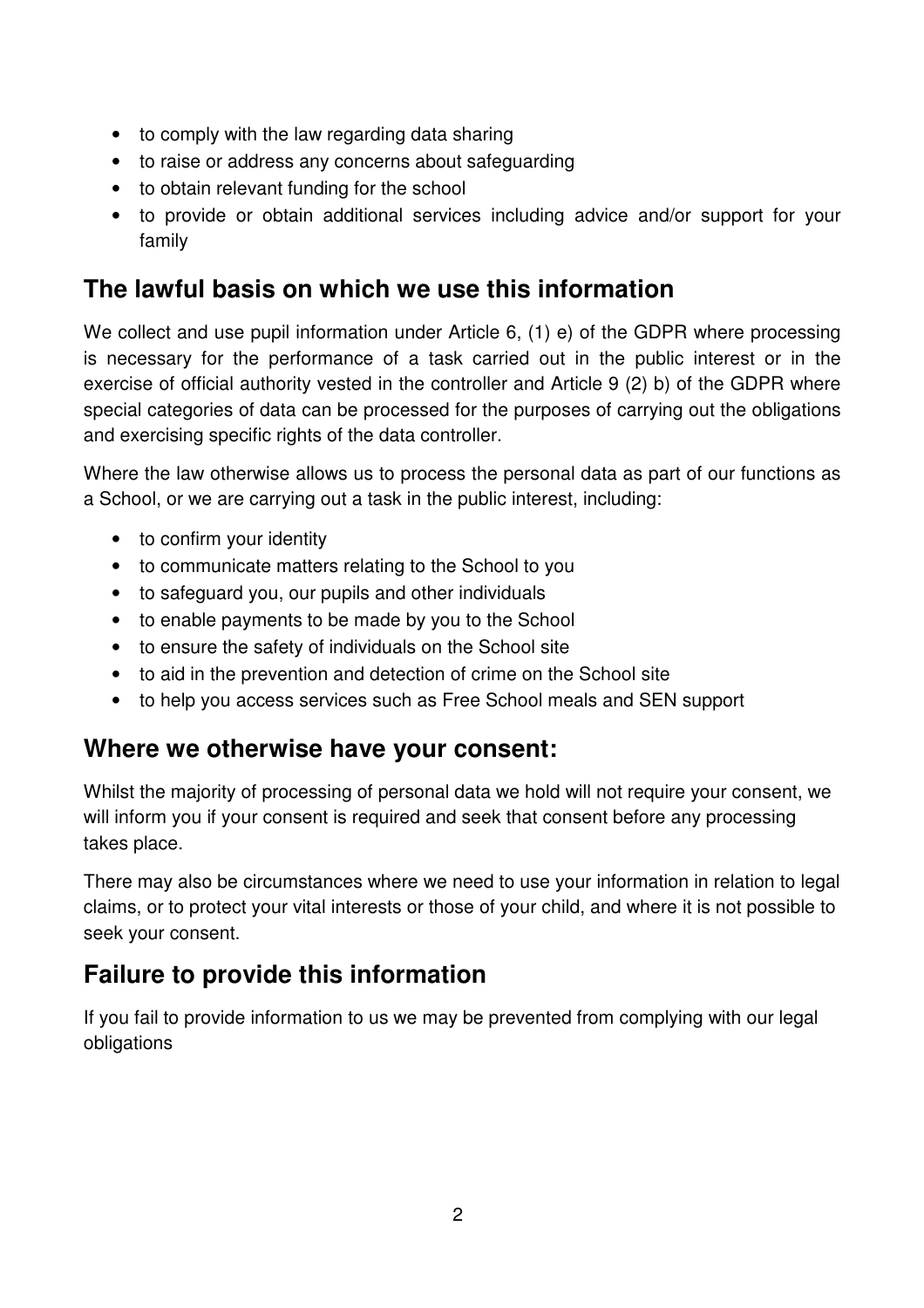### **Collecting pupil information**

Whilst the majority of pupil information you provide to us is mandatory, some of it is provided to us on a voluntary basis. In order to comply with the General Data Protection Regulation, we will inform you whether you are required to provide certain pupil information to us or if you have a choice in this.

#### **Storing pupil data**

We hold pupil data for as long as the child attends the school. In certain circumstances such as an accident in school then those records will be held until the child reaches the age of 25. Any electronic information kept will have the appropriate level of security.

#### **Who we share pupil information with**

We routinely share pupil information with:

- schools that the pupil's attend after leaving us
- our local authority, London Borough of Lewisham
- the Department for Education (DfE)
- school nurse, NHS
- payment processing providers to enable payments to be made by you to the school

#### **Why we share pupil information**

We do not share information about our pupils with anyone without consent unless the law and our policies allow us to do so.

We share pupils' data with the Department for Education (DfE) on a statutory basis. This data sharing underpins school funding and educational attainment policy and monitoring.

We are required to share information about our pupils with our local authority (LA) and the Department for Education (DfE) under section 3 of The Education (Information about Individual Pupils) (England) Regulations 2013.

#### **Data collection requirements:**

To find out more about the data collection requirements placed on us by the Department for Education (for example; via the school census) go to https://www.gov.uk/education/datacollection-and-censuses-for-schools.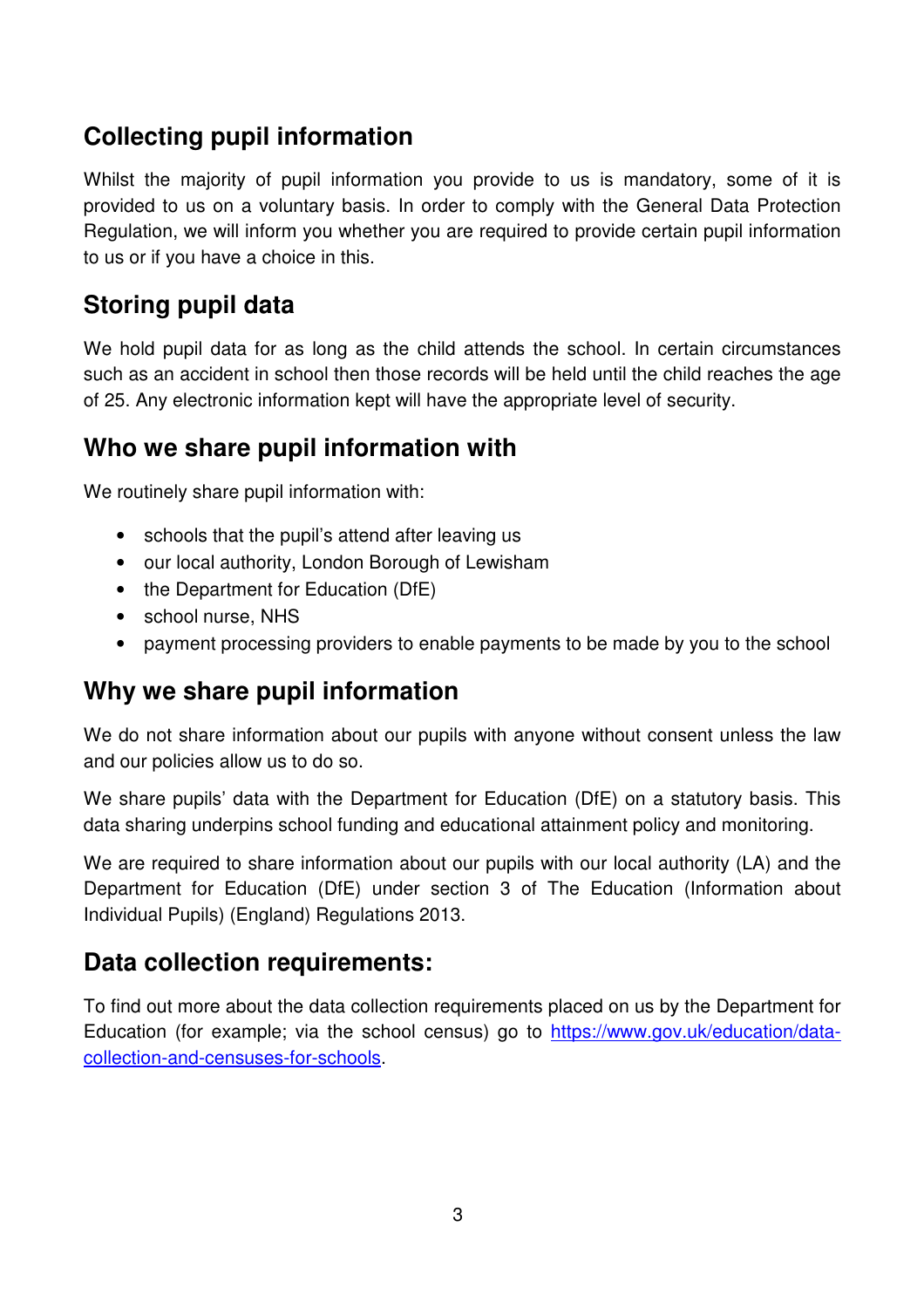#### **The National Pupil Database (NPD)**

The NPD is owned and managed by the Department for Education and contains information about pupils in schools in England. It provides invaluable evidence on educational performance to inform independent research, as well as studies commissioned by the Department. It is held in electronic format for statistical purposes. This information is securely collected from a range of sources including schools, local authorities and awarding bodies.

We are required by law, to provide information about our pupils to the DfE as part of statutory data collections such as the school census and early years' census. Some of this information is then stored in the NPD. The law that allows this is the Education (Information about Individual Pupils) (England) Regulations 2013.

To find out more about the NPD, go to https://www.gov.uk/government/publications/national-pupil-database-user-guide-andsupporting-information.

The department may share information about our pupils from the NPD with third parties who promote the education or well-being of children in England by:

- conducting research or analysis
- producing statistics
- providing information, advice or quidance

The Department has robust processes in place to ensure the confidentiality of our data is maintained and there are stringent controls in place regarding access and use of the data. Decisions on whether DfE releases data to third parties are subject to a strict approval process and based on a detailed assessment of:

- who is requesting the data
- the purpose for which it is required
- the level and sensitivity of data requested: and
- the arrangements in place to store and handle the data

To be granted access to pupil information, organisations must comply with strict terms and conditions covering the confidentiality and handling of the data, security arrangements and retention and use of the data.

For more information about the department's data sharing process, please visit: https://www.gov.uk/data-protection-how-we-collect-and-share-research-data

For information about which organisations the department has provided pupil information, (and for which project), please visit the following website: https://www.gov.uk/government/publications/national-pupil-database-requests-received